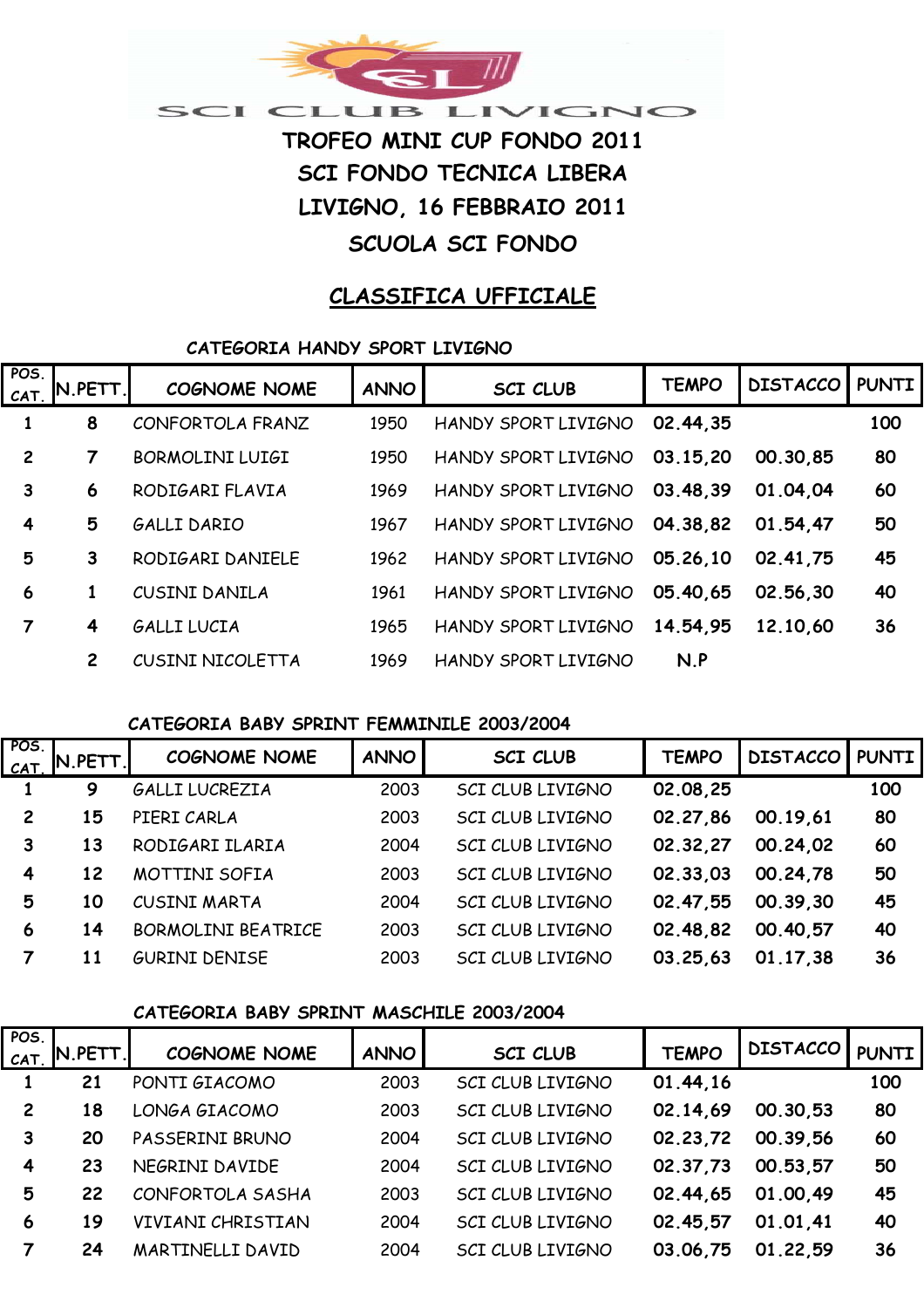#### **CATEGORIA BABY FEMMINILE 2001/2002**

| POS.<br>CAT. | $N.PETT$ . | <b>COGNOME NOME</b>    | <b>ANNO</b> | <b>SCI CLUB</b>         | <b>TEMPO</b> | <b>DISTACCO</b> | <b>PUNTI</b> |
|--------------|------------|------------------------|-------------|-------------------------|--------------|-----------------|--------------|
|              | 29         | SILVESTRI VERONICA     | 2002        | <b>SCI CLUB LIVIGNO</b> | 02.58,11     |                 | 100          |
| $\mathbf{2}$ | 28         | SILVESTRI ALESSIA      | 2002        | <b>SCI CLUB LIVIGNO</b> | 03.19,49     | 00.21,38        | 80           |
| 3            | 26         | ROCCA KATERINA         | 2002        | <b>SCI CLUB LIVIGNO</b> | 03.28,26     | 00.30.15        | 60           |
| 4            | 30         | <b>BORMOLINI PETRA</b> | 2001        | <b>SCI CLUB LIVIGNO</b> | 03.49,35     | 00.51,24        | 50           |
| 5            | 27         | <b>SENSOLI EMMA</b>    | 2002        | SCI CLUB LIVIGNO        | 04.06,63     | 01.08.52        | 45           |
| 6            | 31         | PRADELLA BENEDETTA     | 2002        | <b>SCI CLUB LIVIGNO</b> | 04.08.89     | 01.10.78        | 40           |
| 7            | 32         | PERI ALICE             | 2002        | SCI CLUB LIVIGNO        | 04.11,71     | 01.13,60        | 36           |
| 8            | 33         | GUIDI LUCIA            | 2002        | <b>SCI CLUB LIVIGNO</b> | 04.52,67     | 01.54,56        | 32           |
| 9            | 73         | <b>FEROLETO LAURA</b>  | 2002        | <b>SCI CLUB LIVIGNO</b> | 05.01.26     | 02.03.15        |              |

#### **CATEGORIA BABY MASCHILE 2001/2002**

| POS.<br>CAT    | N.PETT. | <b>COGNOME NOME</b>      | <b>ANNO</b> | <b>SCI CLUB</b>  | <b>TEMPO</b> | <b>DISTACCO</b> | <b>PUNTI</b> |
|----------------|---------|--------------------------|-------------|------------------|--------------|-----------------|--------------|
|                | 36      | CUSINI NICOLO'           | 2001        | SCI CLUB LIVIGNO | 02.34,22     |                 | 100          |
| $\overline{2}$ | 37      | SILVESTRI RUDY           | 2001        | SCI CLUB LIVIGNO | 03.22,98     | 00.48.76        | 80           |
| 3              | 35      | <b>BORMOLINI MICHELE</b> | 2001        | SCI CLUB LIVIGNO | 03.29,48     | 00.55.26        | 60           |
| 4              | 34      | LONGA TOMMASO            | 2002        | SCI CLUB LIVIGNO | 03.32,51     | 00.58,29        | 50           |
| 5              | 38      | RODIGARI MATTIA          | 2002        | SCI CLUB LIVIGNO | 03.59,60     | 01.25.38        | 45           |

## **CATEGORIA CUCCIOLI FEMMINILE 1999/2000**

| POS. | $ca$ <sub>T.</sub> N.PETT. | <b>COGNOME NOME</b>   | ANNO | SCI CLUB                | <b>TEMPO</b> | <b>DISTACCO</b> |     |
|------|----------------------------|-----------------------|------|-------------------------|--------------|-----------------|-----|
|      | 43                         | SILVESTRI ELISA       | 2000 | SCI CLUB LIVIGNO        | 09.43,66     |                 | 100 |
|      | 41                         | CUSINI SILVIA         | 1999 | SCI CLUB LIVIGNO        | 10.30,81     | 00.47,15        | 80  |
|      | 42                         | MURGIA FEDERICA       | 1999 | <b>SCI CLUB LIVIGNO</b> | 11.05,33     | 01.21,67        | 60  |
| 4    | 40                         | <b>GURINI NICOLE</b>  | 2000 | SCI CLUB LIVIGNO        | 13.24,25     | 03.40,59        | 50  |
| 5    | 44                         | <b>VIVIANI GIULIA</b> | 2000 | <b>SCI CLUB LIVIGNO</b> | 15.34.44     | 05.50,78        | 45  |

## **CATEGORIA CUCCIOLI MASCHILE 1999/2000**

| POS.           |          |                        |             |                         |              |                 |              |
|----------------|----------|------------------------|-------------|-------------------------|--------------|-----------------|--------------|
| CAT.           | I.PETT.I | <b>COGNOME NOME</b>    | <b>ANNO</b> | <b>SCI CLUB</b>         | <b>TEMPO</b> | <b>DISTACCO</b> | <b>PUNTI</b> |
|                | 46       | PILLER JACOPO          | 1999        | SCI CLUB LIVIGNO        | 08.27,12     |                 | 100          |
| $\overline{2}$ | 51       | SILVESTRI FILIPPO      | 2000        | <b>SCI CLUB LIVIGNO</b> | 08.46.74     | 00.19,62        | 80           |
| 3              | 48       | <b>CUSINI THOMAS</b>   | 2000        | <b>SCI CLUB LIVIGNO</b> | 08.52,39     | 00.25,27        | 60           |
| 4              | 47       | GALLI LUCA             | 2000        | SCI CLUB LIVIGNO        | 08.56.59     | 00.29,47        | 50           |
| 5              | 50       | <b>MOTTINI PIETRO</b>  | 2000        | SCI CLUB LIVIGNO        | 09.12,60     | 00.45.48        | 45           |
| 6              | 52       | <b>BORMOLINI JAKOB</b> | 2000        | SCI CLUB LIVIGNO        | 09.24,40     | 00.57,28        | 40           |
|                | 49       | <b>GRASSO MATTEO</b>   | 1999        | <b>SCI CLUB LIVIGNO</b> | 10.20.49     | 01.53.37        | 36           |

## **CATEGORIA RAGAZZI FEMMINILE 1997/1998**

| POS. | $ _{\mathcal{CAT}_\cdot} $ N.PETT. | COGNOME NOME      | <b>ANNO</b> | <b>SCI CLUB</b>  | <b>TEMPO</b> | DISTACCO PUNTI |     |
|------|------------------------------------|-------------------|-------------|------------------|--------------|----------------|-----|
|      | 59                                 | BORMOLINI CAMILLA | 1997        | SCI CLUB LIVIGNO | 07.21,57     |                | 100 |
|      | 57                                 | CUSINI VALENTINA  | 1998        | SCI CLUB LIVIGNO | 07.25.09     | 00.03.52       | 80  |